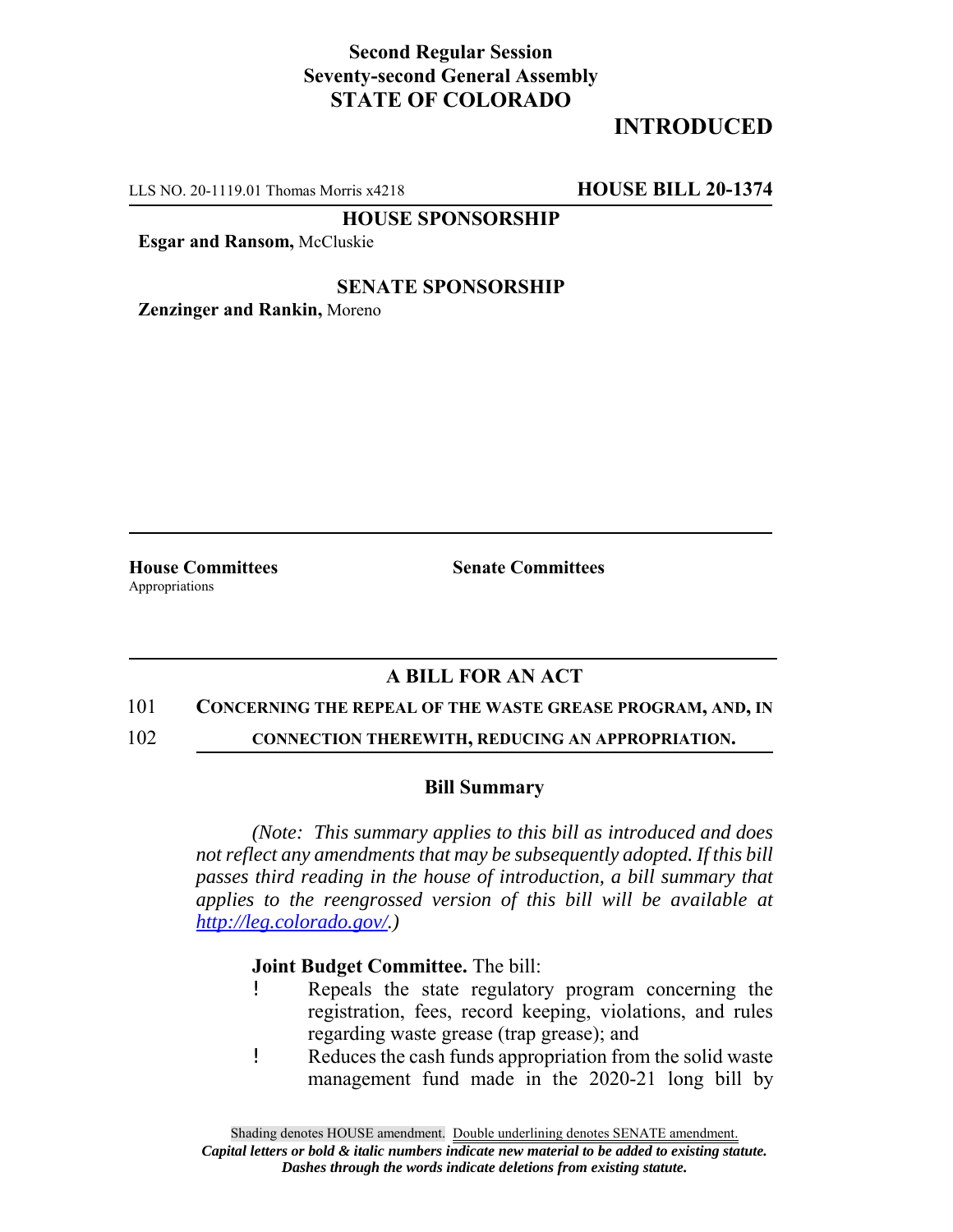### \$100,890 and reduces the related FTE by 0.7 FTE.

 *Be it enacted by the General Assembly of the State of Colorado:* **SECTION 1.** In Colorado Revised Statutes, **repeal** 30-20-123 as follows: **30-20-123. Trap grease - registration - fees - record keeping - violations - rules - definitions - legislative declaration.** (1) The general assembly hereby finds, determines, and declares that the safe and proper collection, transportation, and disposal of trap grease is a matter of statewide concern and that state oversight of persons and vehicles engaged in such actions is necessary to protect the public health and environment. The general assembly further declares that the state's sharing of data generated under this section with local entities that 12 regulate waste disposal will enhance protection of the public health and 13 environment, and, to that end, the department is encouraged to share such 14 information with such other regulating entities. (2) As used in this section, unless the context otherwise requires: (a) "Collect" means to gather; except that "collect" does not include moving grease from one area or container to another area or 18 container on the same premises. (b) "Commission" means the solid and hazardous waste 20 commission created in section 25-15-302, C.R.S. (c) "Facility" means any real property location used for the collection, transportation, storage, processing, or disposal of grease, including, without limitation, a processing plant, transfer station, or trans-shipment location. "Facility" does not include a domestic 25 wastewater treatment works as defined in section 25-8-103, C.R.S., that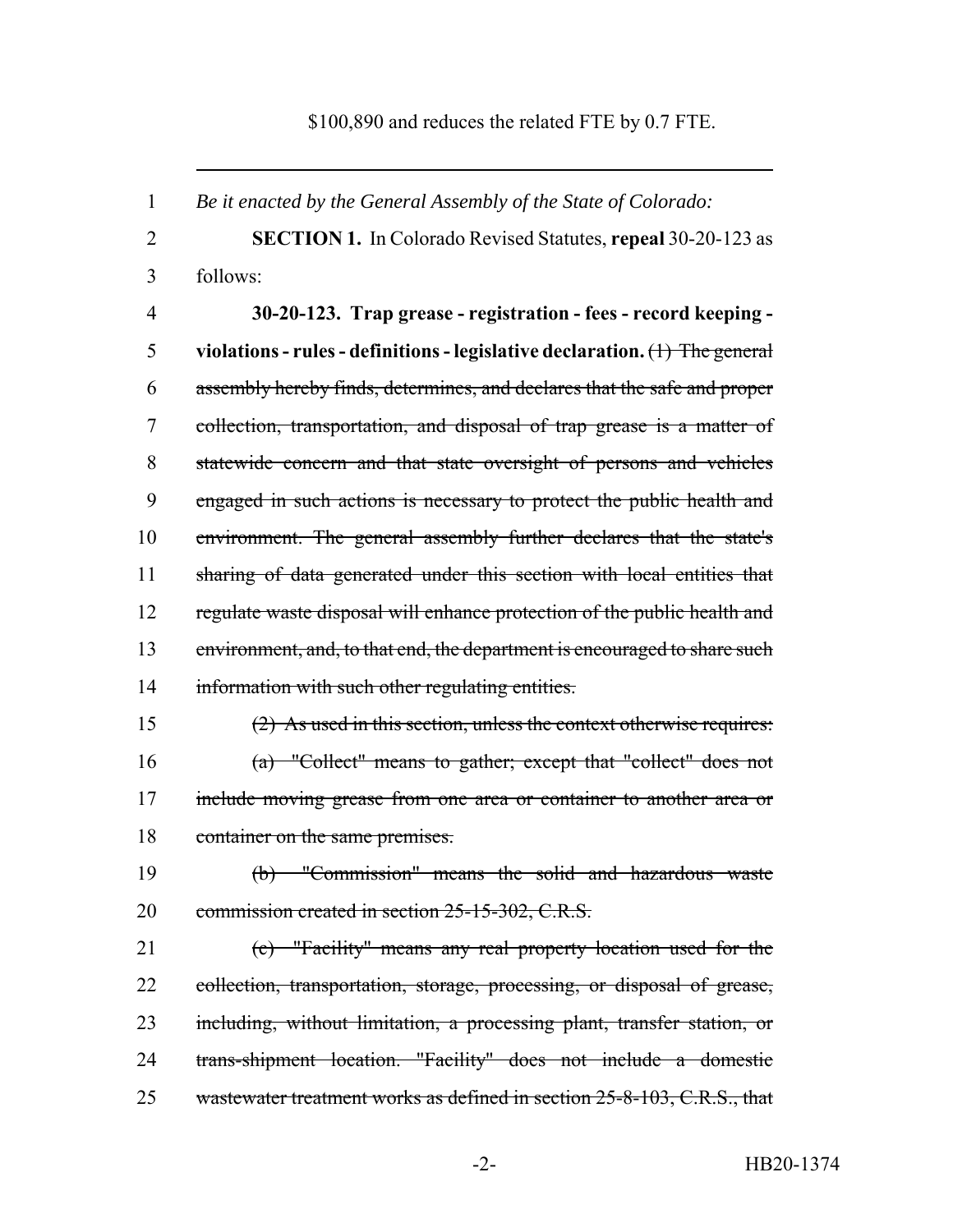processes waste grease as part of its operations that are regulated by the 2 department pursuant to article 8 of title 25, C.R.S.

 (d) "Grease" means trap grease in a quantity in excess of an amount determined by the commission by rule.

 (e) "Manifest" means the document used for identifying the quantity, composition, origin, routing, and destination of grease during its transportation from the point of generation to the point of storage, treatment, or disposal.

 (f) "Registrant" means a person registered under subsection (3) of 10 this section.

 (g) "Store" means to possess, impound, contain, or control grease; 12 except that "store" does not apply to the temporary retention of grease on the premises where the grease was initially generated.

 (h) "Transport" means to use a vehicle to haul, ship, carry, convey, or transfer grease from one place to another. "Transport" does not include moving grease generated on site into another on-site container, whether indoors or outdoors.

 (i) "Trap grease" means the residual yellow grease, waste water, 19 debris principally derived from food preparation or processing, or other waste, that is intercepted by and contained in grease traps or grease 21 interceptors.

22 (j) "Yellow grease" means used cooking oil, spent shortenings, or 23 any other inedible kitchen grease or waste vegetable oil produced by 24 restaurant and food facilities.

 (3) (a) **Registration.** (I) Except as otherwise provided in this 26 section, on and after the date specified by rule of the commission 27 pursuant to subparagraph (III) of paragraph  $(a)$  of subsection  $(9)$  of this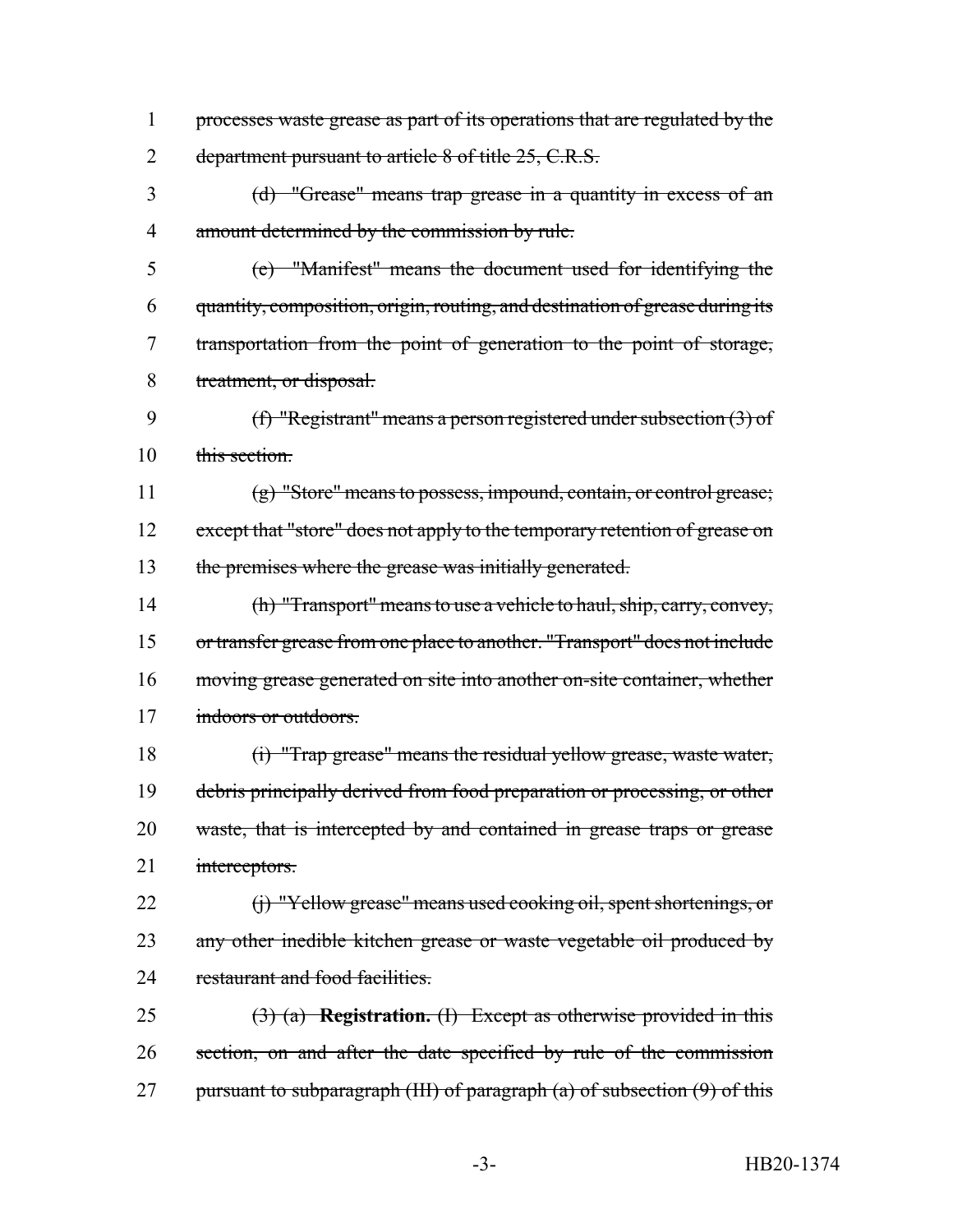1 section:

 (A) No person shall collect, transport, store, process, or dispose of grease unless the person is validly registered with the department in 4 accordance with this section and rules adopted by the commission under this section;

6 (B) No facility, including a transfer station, shall accept grease for 7 processing, handling, or storage unless the facility is validly registered 8 with the department in accordance with this section and rules adopted by 9 the commission under this section and prominently displays a decal issued 10 pursuant to paragraph (b) of this subsection  $(3)$ ; and

11 (C) No vehicle shall be used to transport grease unless the vehicle 12 is validly registered with the department in accordance with this section 13 and rules adopted by the commission under this section and displays a 14 decal issued under paragraph (b) of this subsection (3).

15 (II) A person registering a person, vehicle, or facility under this 16 subsection (3) shall:

17 (A) Submit to the department a registration application containing 18 all the information required by the commission, in the form and manner 19 specified by the commission;

20 (B) Pay an annual registration fee, in a reasonable amount to cover 21 the direct and indirect costs incurred by the department in administering 22 this section, as determined by rule of the commission in accordance with 23 paragraph  $(a.5)$  of subsection  $(9)$  of this section; and

24 (C) Post, at the time of registration, a surety bond or other debt 25 instrument or method of financial assurance, as determined by rule of the 26 commission, with the department in an amount determined by the 27 department to be reasonably sufficient to remediate any environmental or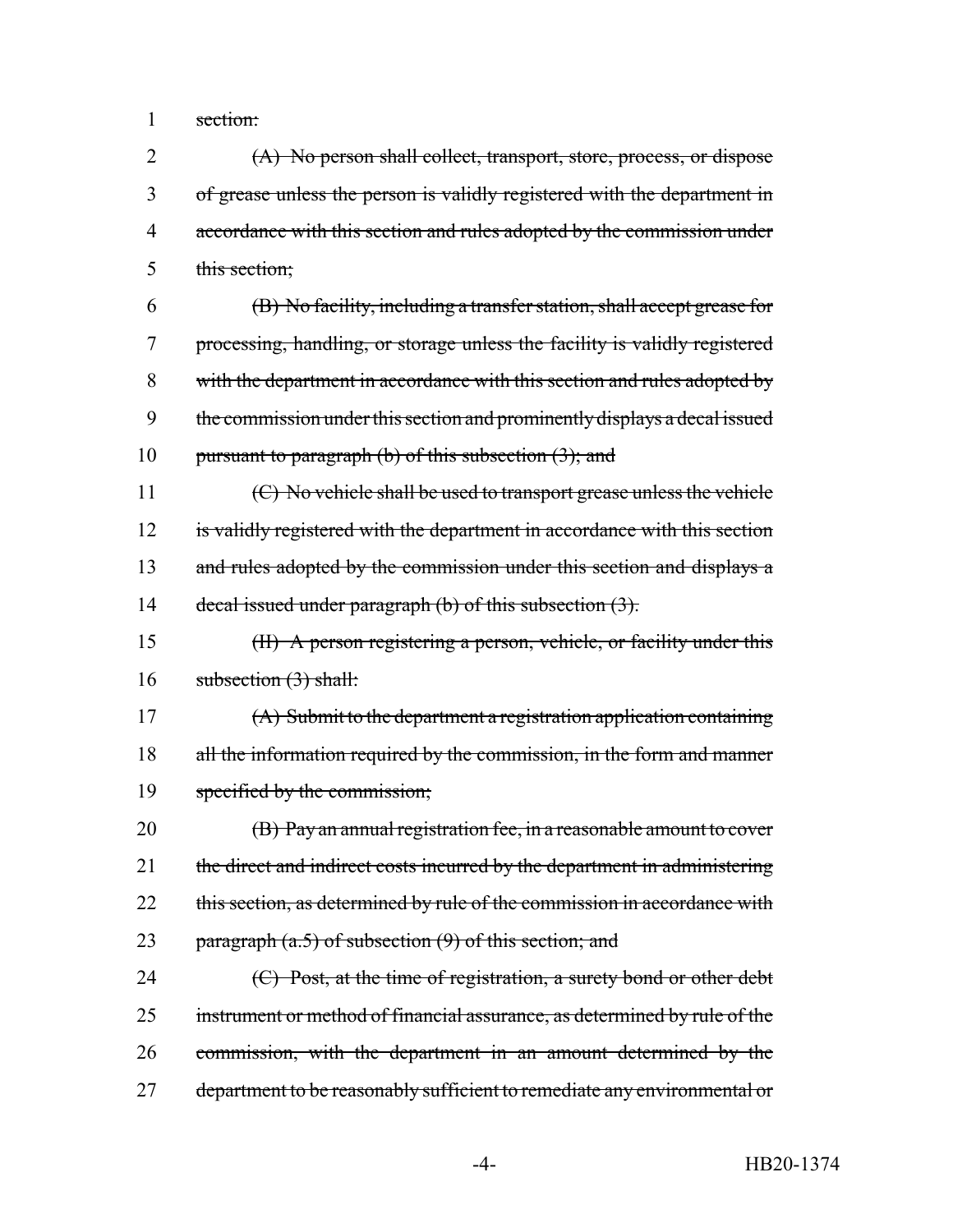1 health harm caused by noncompliant disposal, dumping, or other release  $2$  of grease.

 (III) Each person, facility, and vehicle engaged in the collection, transportation, processing, storage, or disposal of grease shall be separately registered; except that, if a person so engaged employs another person to collect, transport, process, store, or dispose of grease, the 7 individual so employed is not required to be separately registered.

8 (IV) Upon receiving the application, fee, and bond or other 9 instrument of financial assurance required under subparagraph (II) of this 10 paragraph  $(a)$ , the department shall register the person, facility, or vehicle. 11 At that time, the department shall provide to the registrant any necessary 12 decals as described under paragraph (b) of this subsection (3).

13 (b) **Decals.** (I) Upon registration of a facility or vehicle under 14 paragraph (a) of this subsection (3), the department shall issue to the 15 registrant decals necessary to comply with this subsection (3), which the 16 registrant shall promptly affix to the registered facility or vehicle.

17 (II) Decals shall be valid for a period determined by the 18 commission by rule, not to exceed five years. A decal issued pursuant to 19 this section shall contain the information required by rule promulgated by 20 the commission, including at least an expiration date and the decal 21 <del>number.</del>

 (c) **Uniform manifests.** (I) No registrant shall accept grease for transportation unless the registrant has completely filled out a uniform 24 manifest on a form established or approved by the department and containing the information specified by rule promulgated by the commission, including at least the following:

27 (A) The manifest number;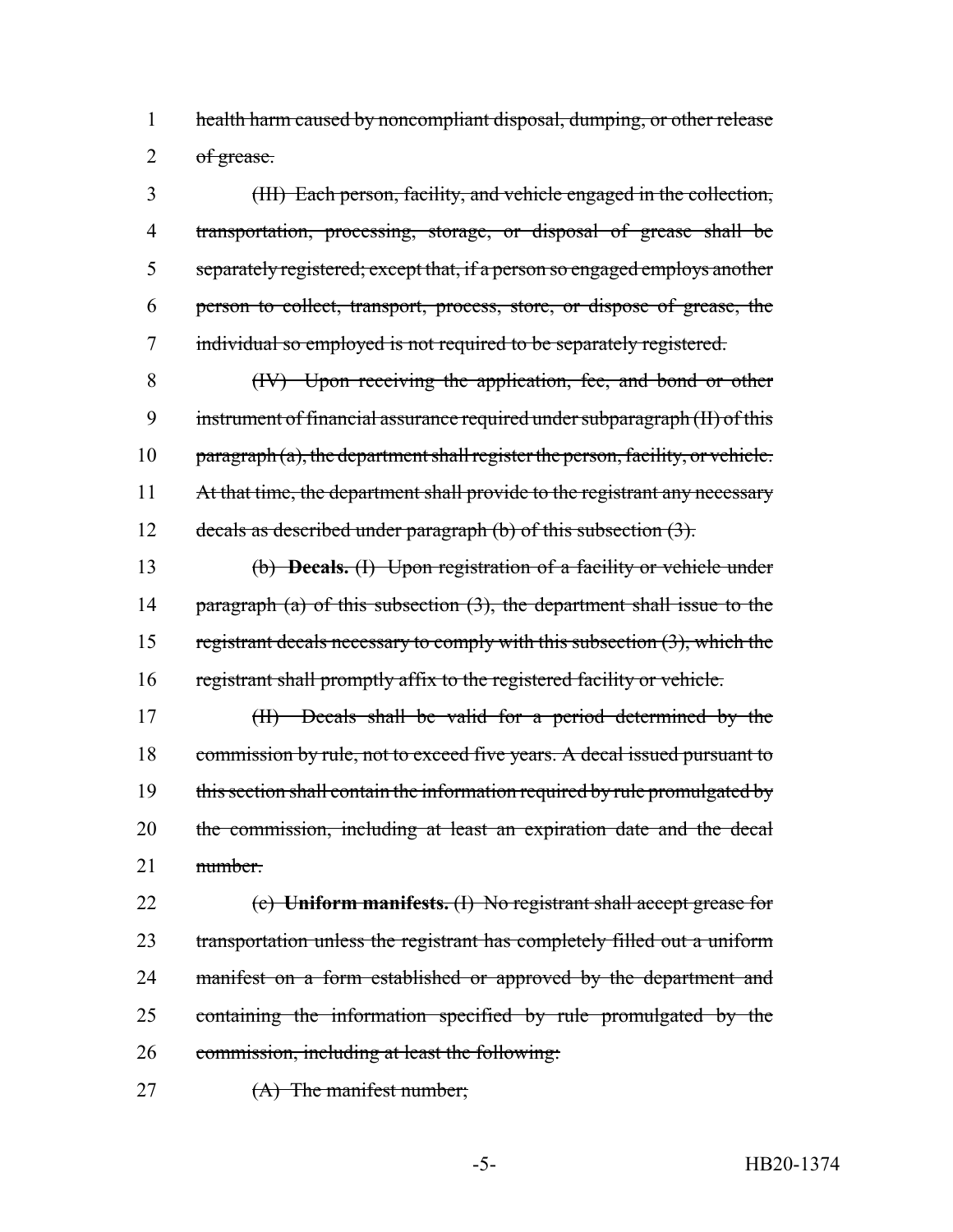- (B) The decal number of the registered vehicle used to transport 2 the grease;
- (C) The registrant's signature under penalty of perjury, name, address, telephone number, and registration number;
- (D) The current date; the facility registration number, name, address, and telephone number of the source of the grease; and the facility registration number, name, address, and telephone number of the facility to which the grease will be transported; and
- (E) The amount of grease in the load.

 (II) The registrant transporting the grease shall retain one copy of 11 the manifest and shall provide one copy of the manifest to the source of 12 the grease and the registered facility to which the grease is transported. (III) The registrant transporting the grease and the registered 14 facility to which the grease is transported shall each keep a copy of the 15 manifest for at least three years after the date stated on the manifest.

 (IV) The uniform manifest required under this section shall be 17 available from the department's website in such a manner that enables a 18 person to either print a hard copy of the manifest or complete, store, and submit the manifest electronically. A uniform manifest shall be 20 maintained using the same medium in which it was filled out and in accordance with this section and rules promulgated by the commission. (4) A registrant shall keep and maintain, for at least two calendar 23 years, certain records as prescribed by the commission, including 24 manifests pursuant to paragraph (c) of subsection (3) of this section. The records shall be made available to the department for inspection upon request.

(5) A registrant shall submit, on or before a date specified by rule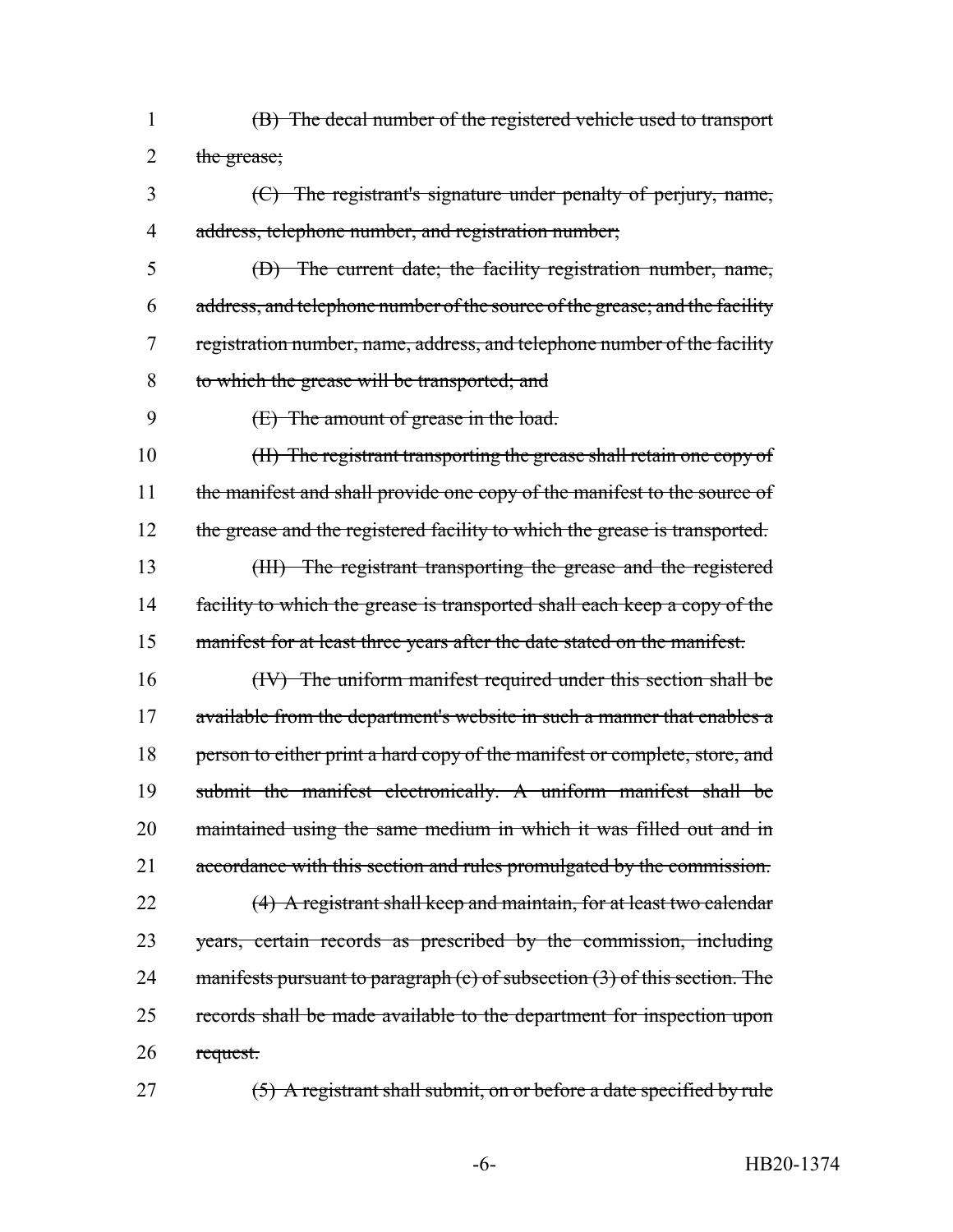of the commission, an annual report to the department regarding the 2 registrant's collection, transportation, storage, processing, or disposal of grease. The information required in the report shall be specified by rule of the commission. The department shall keep confidential volumetric and proprietary information contained in the report.

6 (6) A person arranging for the transportation or disposal of grease 7 shall not contract with, engage, employ, or otherwise use a person other 8 than a registrant for such purposes.

9  $(7)$  (a) (I) Except as provided in subparagraph (II) of this 10 paragraph (a), a person collecting or transporting grease for personal use 11 shall comply with this subsection  $(7)$ .

12 (II) A person collecting, transporting, using, or storing grease for 13 conversion to, and use by the person as, biofuel is exempt from 14 paragraphs (b) and (c) of this subsection  $(7)$ .

15 (b) As used in this subsection  $(7)$ , "personal use" means that the 16 person collecting or transporting the grease intends to use the grease, and 17 that such grease is limited to:

18 (I) The transportation of at least a minimum quantity of grease, as 19 determined by rule of the commission, and no more than fifty-five gallons 20 of grease at a time; and

21 (II) The possession of at least a minimum quantity of grease, as 22 determined by rule of the commission, and no more than one hundred 23 sixty-five gallons of grease at a time, which amount includes the quantity 24 of grease being transported under subparagraph (I) of this paragraph (b). 25 (c) On and after the date specified in subparagraph (III) of 26 paragraph (a) of subsection (9) of this section, a person collecting or 27 transporting grease for personal use shall register annually with the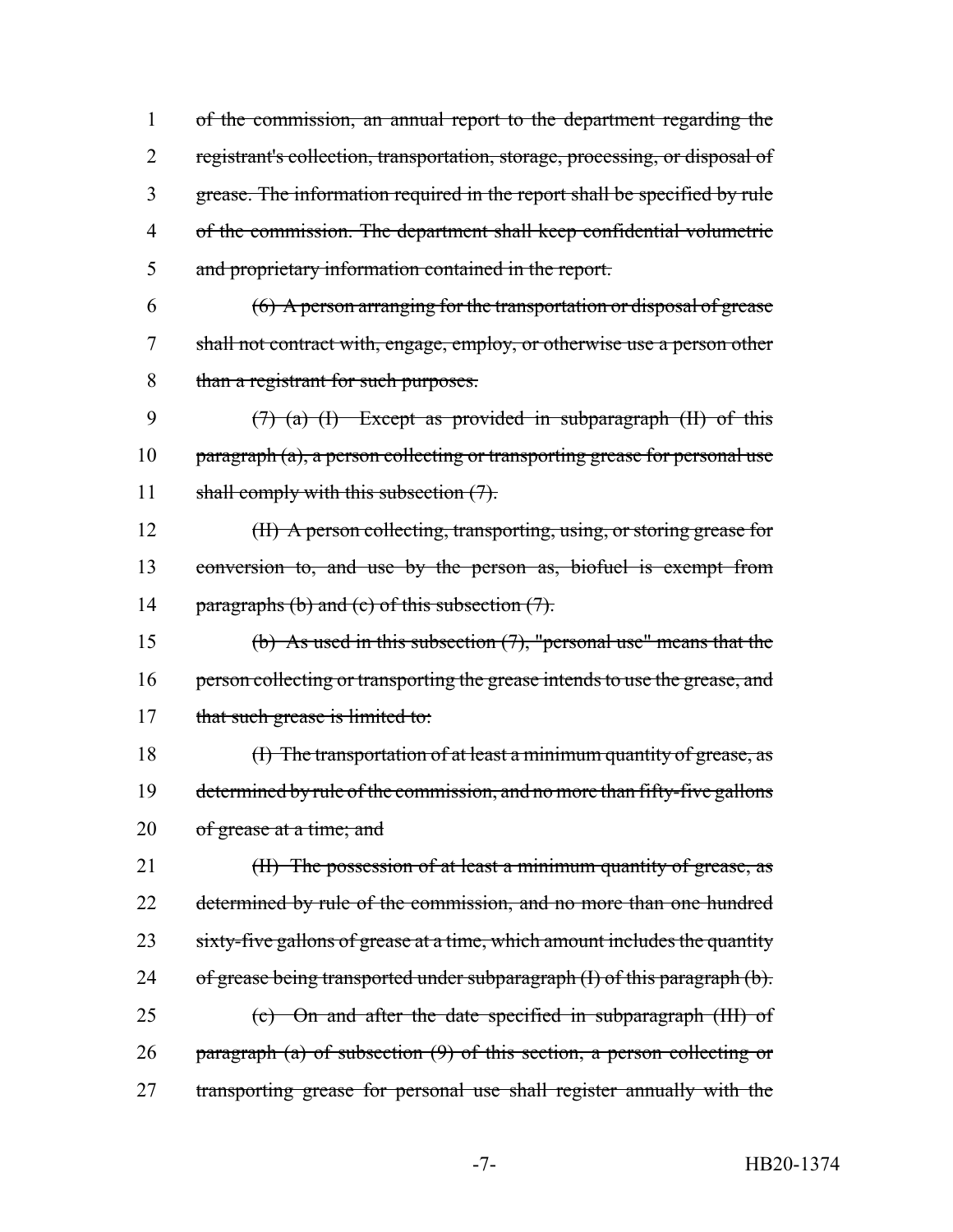department as a personal user. The registration shall include identification 2 of any vehicles or physical locations involved in the personal use. A person registering under this section shall pay a fee, in an amount 4 sufficient to recover the direct and indirect costs of administering this section as determined by the commission in accordance with paragraph (a.5) of subsection (9) of this section, at the time of registration. (d) A person collecting or transporting grease under this

8 subsection (7) shall not:

9 (I) Barter, trade, or sell any portion of the grease to any person; or 10 (II) Take any grease from any container owned by a registrant 11 without the registrant's written permission.

12 (8) All fees collected pursuant to this section shall be transmitted 13 to the state treasurer, who shall credit the same to the solid waste 14 management fund created in section 30-20-118.

15  $(9)$  (a) By December 31, 2011, the commission shall promulgate 16 reasonable rules to implement and administer this section, including rules 17 specifying:

18 (I) Appropriate methods to collect, transport, store, process, and 19 dispose of grease;

20 (II) The minimum amount of grease, the collection or 21 transportation of which requires a person to register as a personal user 22 under subsection (7) of this section; and

23 (III) The date by which persons engaged in collecting, 24 transporting, or disposing of grease must be registered under subsection  $25$  (3) or (7) of this section, which date shall be ninety days after the date 26 that the rules are adopted.

27  $(a.5)$  The fee amounts established by the commission under this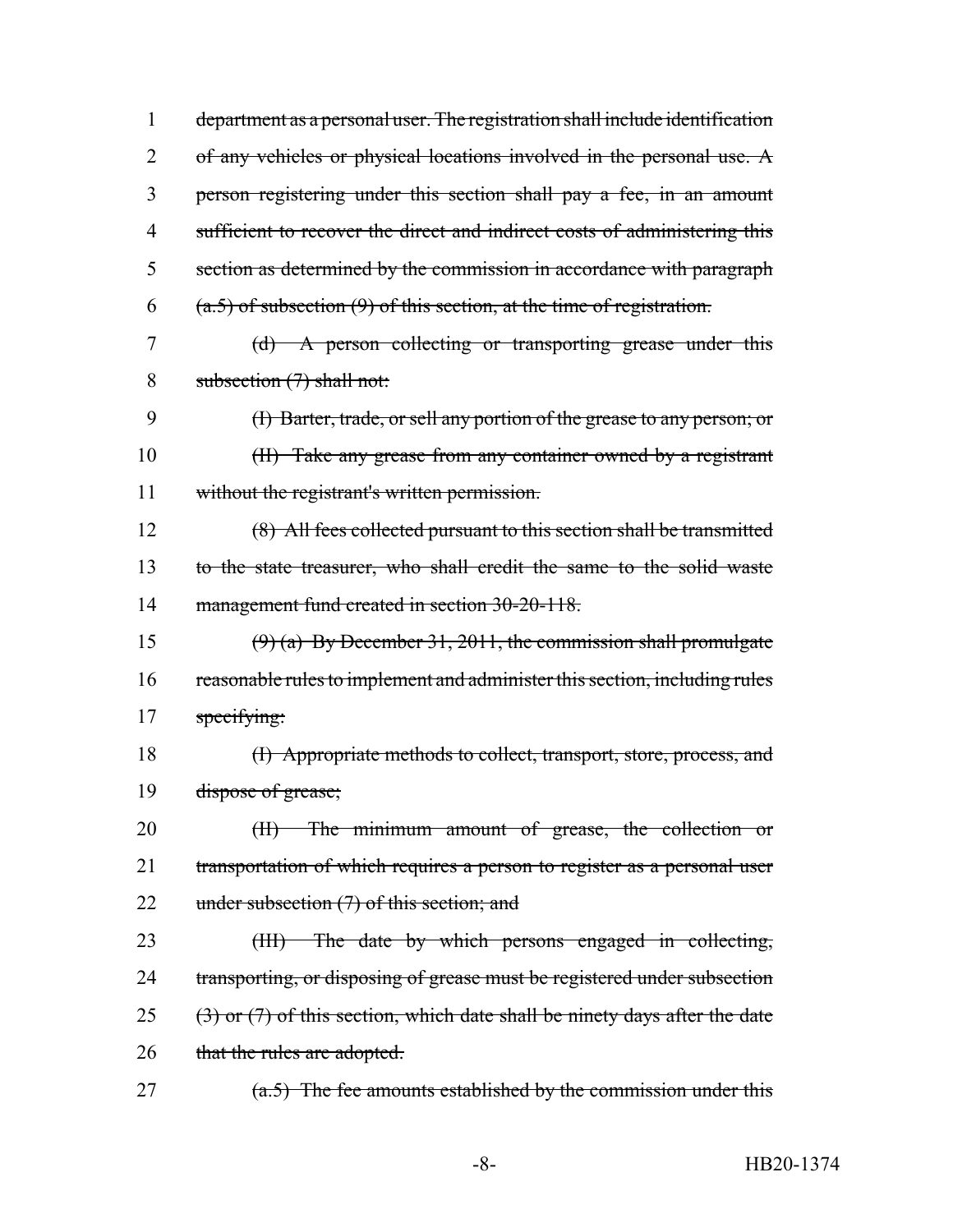section shall not exceed:

- (I) One thousand one hundred forty dollars per nonvehicle registrant;
- (II) Five hundred seventy dollars per vehicle; and
- (III) Ninety-six dollars per person registering as a personal user under subsection (7) of this section.
- (b) The commission may promulgate rules periodically as it deems necessary or convenient for the administration of this section.
- (10) Nothing in this section shall be construed to require 10 registration by any person who is neither engaged in the business of, nor 11 otherwise knowingly, collecting, transporting, or disposing of grease. However, if a solid waste hauler discovers grease that the hauler reasonably believes is in a quantity regulated by the department, the 14 hauler shall immediately notify the department. The department shall then determine whether the hauler is required to register under this section in 16 order to collect, transport, or dispose of the grease.
- (11) The department may make the data it collects under this section available to regulating entities.
- 19  $(12)$  (a) A person may store on the person's property grease that 20 the person intends to use.
- (b) Notwithstanding any provision of law to the contrary, the 22 department has exclusive authority to regulate the storage of grease.
- 23 (13) The department is not authorized to regulate any yellow 24 grease that is not intercepted by and contained in grease traps or grease interceptors.
- **SECTION 2.** In Colorado Revised Statutes, 30-20-113, **repeal** (1)(d) as follows: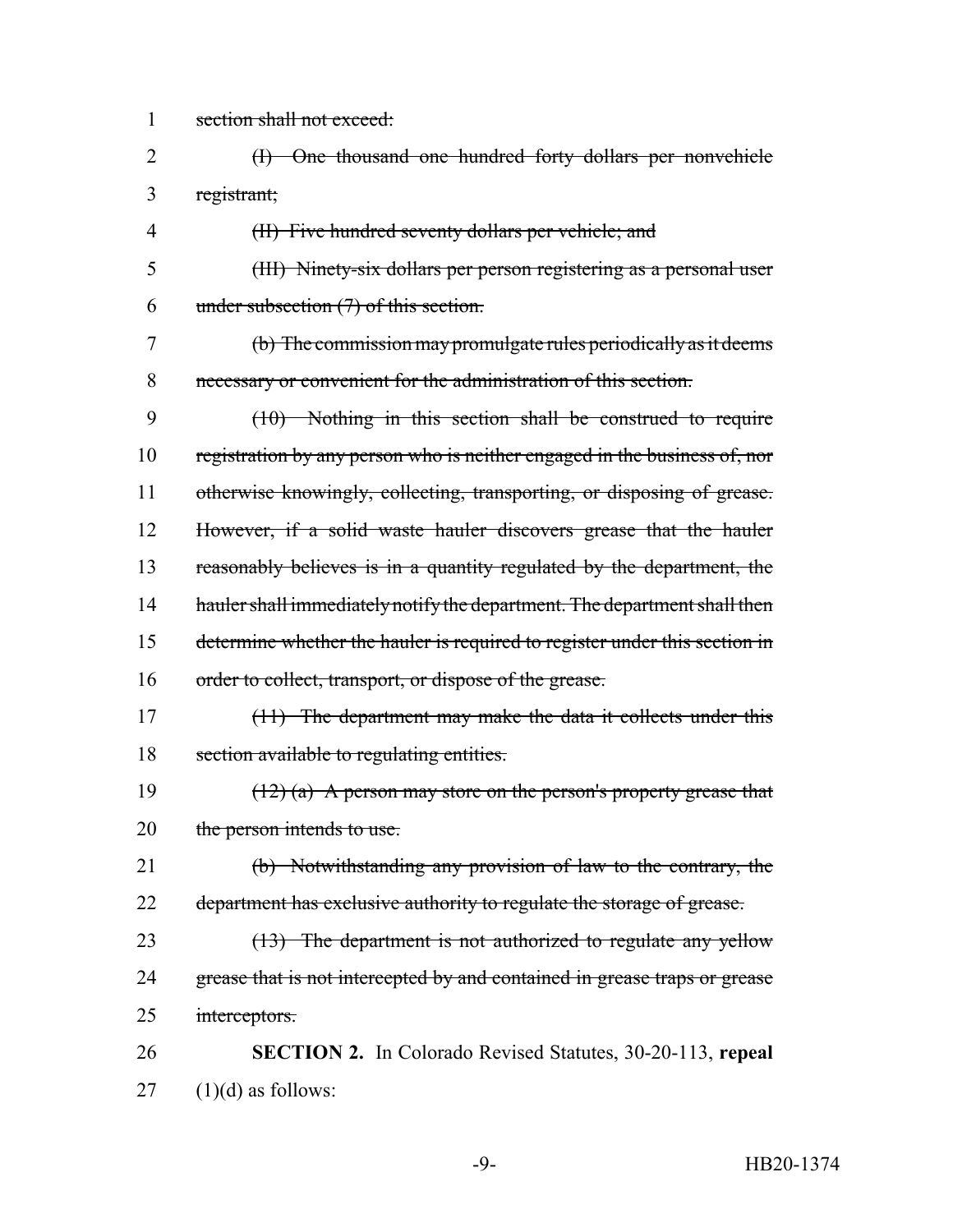**30-20-113. Inspection - enforcement - nuisances - violations - civil penalty.** (1) A person shall not:

 (d) Collect, transport, store, process, or dispose of trap grease in any manner that violates section 30-20-123 or any rule promulgated pursuant thereto;

 **SECTION 3.** In Colorado Revised Statutes, 30-20-118, **amend** (1) as follows:

 **30-20-118. Solid waste management fund - created.** (1) There is hereby created in the state treasury a fund to be known as the solid waste management fund, which shall consist of moneys CONSISTS OF 11 MONEY collected pursuant to sections 30-20-103.7 AND 30-20-109. and 12 30-20-123, as well as that portion of the fee designated for solid waste 13 management under section 25-16-104.5 (2), C.R.S. Such moneys THE MONEY shall be appropriated annually to the department by the general 15 assembly. Except as provided in section 25-15-314, C.R.S., the moneys THE MONEY in the solid waste management fund shall not be credited or transferred to the general fund or any other fund of the state.

 **SECTION 4. Appropriation - adjustments to 2020 long bill.** To implement this act, the cash funds appropriation from the solid waste management fund created in section 30-20-118 (1), C.R.S., made in the annual general appropriation act for the 2020-21 state fiscal year to the department of public health and environment for use by the solid waste control program is decreased by \$100,890, and the related FTE is decreased by 0.7 FTE.

 **SECTION 5. Effective date.** This act takes effect July 1, 2020. **SECTION 6. Safety clause.** The general assembly hereby finds,